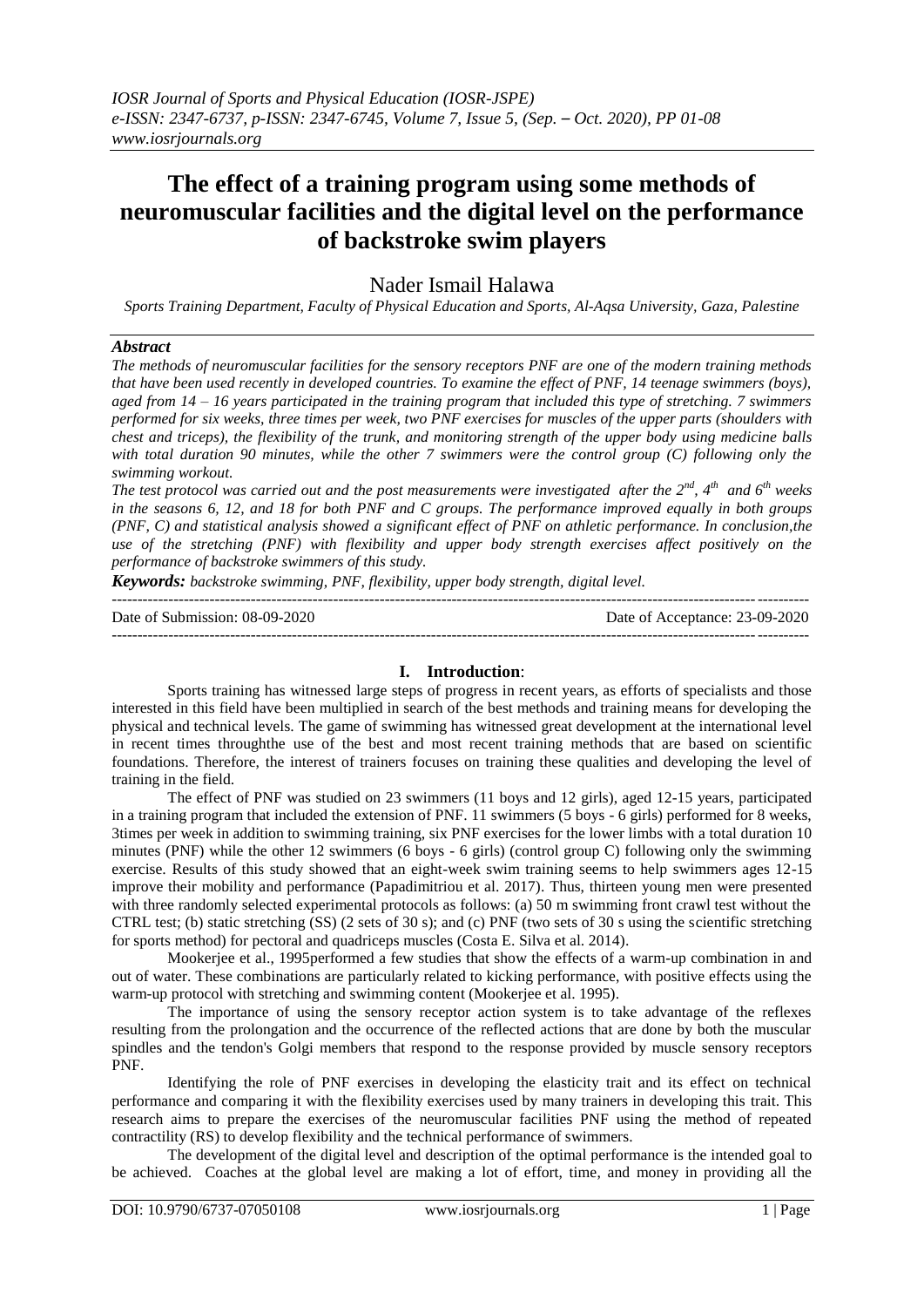conditions available to serve that. In the recent period, general practitioners have been used in the field of sports training, in terms of neuromuscular interrogation of sensory receptors and their adoption in the development of physical fitness elements, where the importance of using sensory receptors to benefit from reactions resulting from prolongation (Candace et al. 2017).

Proprioceptive neuromuscular facilitation (PNF) and static stretching (SS) can be used to check the acute effect of two different stretching methods on strength performance in bench press exercise in a series (Souza et al. 2017)(Costa E. Silva et al. 2014). Thus, proving the effect of upper extremity PNF combined with elastic resistance bands on respiratory muscle strength: a randomized controlled trial (Areas et al. 2013). PNF stretching training program for 6-week of the lower leg muscle increases dorsiflexion range of motion (RoM) and affects the tendon structure by reducing stiffness, while the muscular structure and passive resistive torque (PRT) of the muscle and joint complex observed in this study unchanged (Konrad, Gad, and Tilp 2015).

The importance of using the sensory receptor action system is to take advantage of the reflexes resulting from the prolongation and the occurrence of the reflected actions that are done by both the muscular spindles and the tendon's Golgi members that respond to the response to respond provided by muscle sensory receptors PNF.

Identifying the role of PNF exercises in developing the elasticity trait and its effect on technical performance and comparing it with the flexibility exercises were used by many trainers in developing this trait. This research aims to prepare the exercises of the neuromuscular facilities PNF using the method of repeated contractility (RS) to develop flexibility and the technical performance of swimmers.

Investigation of the effect of mid-term on the different severity of PNF stretching on improving hamstring flexibility. Seventy-five male students between the ages of 18 and 26 years were selected randomly and divided into five groups: the first group was the control group, and the second, third, fourth, and fifth groups did the maximum consecutive muscle contractions in 20, 40, 60, and 80 ratios. Experimental groups participate in a 5-day (relaxation contract PNF) training. The results showed that there were significant differences between the experimental groups compared to the control group after CR PNF training, but no significant differences between the experimental groups in the flexibility range (Khodayari and Dehghani 2012)**.**

Furthermore, determine the effect of two stretching training (static or PNF) on high-velocity running where eighteen league players were rated for maximum sprinting velocity. They were randomly divided into two stretch training groups: PNF and static. Each group trained 4 days a week for 5 weeks. Pre- and posttraining subjects filmed during playback at 80% of top speed (Caplan et al. 2009).

The effect of PNF stretching on musculotendinous unit (MTU) stiffness of the ankle joint was examined where twenty active women were randomly distributed in an experimental group  $(n = 10)$  and a control group ( $n = 10$ ). The experimental group performed PNF stretching on the ankle joint 3 times per week for 4 weeks, with physiological testing performed before and after the training period. After training, the experimental group significantly increased ankle range of motion (7.8%), maximal isometric strength (26%), rate of force development (25%), and MTU stiffness (8.4%) (p <0.001). Four weeks of PNF stretching contributed to an increase in MTU stiffness, which occurred concurrently with gains to ankle joint range of motion (Rees et al. 2007).

The important role of flexibility in athletic performance is going on to understand the effects of different types of expansion and determine the most appropriate to maximize performance. PNF expansion techniques are commonly used in sporty settings to improve engine performance for an increased range of motion. Besides, the benefits of PNF technologies can be obtained and preserved if implemented with accuracy and consistency (Kaya 2018).

The importance of this study emerges from the results that are useful in helping trainers to improve the education and training processes and the level of skill performance, providing important information that helps planners for swimming in building and preparing appropriate training programs and plans for players to achieve the best results. Alsoit is possible to obtain and maintain the benefits of PNF techniques if they are performed accurately and identifying to what extent it can consistentlybe applied.

## **II. Materials And Methods**

## *Participants*

The sample consisted of 14 healthy athletic swimmer's teenage boys aged (15  $\pm$  1.4 years old, 57  $\pm$  2.1 kg, 163  $\pm$  $0.7$  cm, and  $4.0 \pm 1.5$  year training experience). Homogeneity, means, and standard deviations were performed for each sample for the descriptive characteristics of the participants in the variables of weight, length, and training age are presenting in Table 1. The participants were randomly assigned to a non-stretching control group  $(n=7)$  and do not record any stretching protocol just their swimming training and to a PNF stretching group (n=7) were making two PNF stretching exercises, before their swimming training in the water. All players and their parents' consent has been obtained after informing them of the purpose of the study and its potential risks before participating.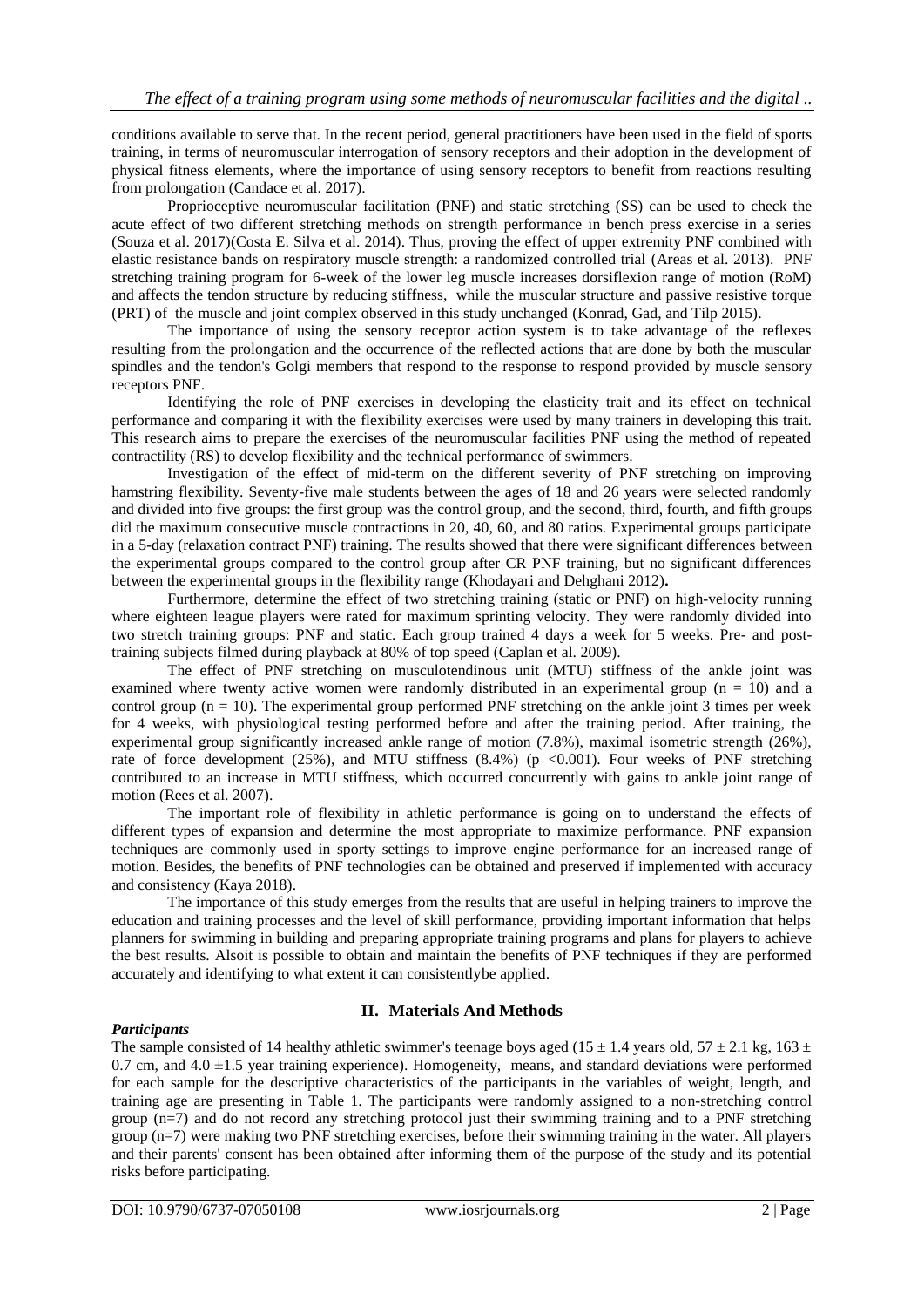All tests were conducted at Namaa Sports Club and its pool in Gaza for both PNF and control groups after giving the specifications for how to conduct the tests and their sequence, where the researcher conducted the pretests specified in the research on Wednesday 16/10/2019 at four o'clock in the evening.

| <b>Items</b>                     | Control group<br>$n=7$ | PNF group<br>$n=7$ |
|----------------------------------|------------------------|--------------------|
| Length $(cm)$                    | $160.2 \pm 2.2$        | $161.2 \pm 1.3$    |
| Weight (kg)                      | $54.2 \pm 3.5$         | $54.8 \pm 3.0$     |
| Age $(yr)$                       | $13.2 \pm 1.1$         | $13.1 \pm 1.5$     |
| Training age (yr)                | $4.0 \pm 1.1$          | $4.0 \pm 1.5$      |
| Pre 50 m backstroke swimming (s) | $33.1 \pm 2.0$         | $32.9 \pm 1.8$     |

**Table 1.** The characteristics of the participants  $(x + SD)$ 

## *Experimental procedure*

A pre and post-test study design were used to examine the purpose of this study. The program implemented over 6 weeks 3 training units per week on Saturday, Monday, and Wednesday, with approximately 90 minutes per training unit for a total of 18 training sessions. The two PNF exercises were performed from the stretching group, the first exercises for the shoulder and chest muscles, and the second exercise for the triceps muscle.

The exercises of the control group involved only normal long warming involved normal flexibility and swimming exercises involved the digital level. PNF exercises that were performed with short, simple and special warm-up before and used only the working muscles in backstroke swimming depends on the upper part muscles (arms, back, shoulder, chest, triceps, and trunk) and flexibility exercises, the total duration was about 10 minutes and all exercises were performed once. On the other hand control group (C) did not perform these exercises. The control group was satisfied with regular warm-up and swimming exercises

PNF stretching is always done in the same pattern and there are a few variations you can use depending on flexibility and comfort level. The second stretch should be deeper than the first and the total period for each exercise included the transfer time to the next exercise.

PNF stretching was performed for the shoulders and major pectoral muscles in one exercise. The player sits with maintained both shoulders with elbows bent in the occipital zone. Then the researcher slowly and gradually performed the horizontal abduction movement of the shoulders as illustrated in **Fig. 2A**. In the second exercise of PNF stretching of the triceps muscle as the participant maintained elbow flexion with the abduction and lateral rotation of the shoulder, and the hand was directed to the contralateral shoulder region. Then the researcher snatched the shoulder to the maximum extent of discomfort as shown in **Fig. 2B** (Souza et al. 2017). First putting a muscle in a stretched position and holding for a few seconds. Contracting the muscle without moving, such as pushing gently against the stretch without actually moving. Each exercise lasted for one minute, when the reflex is triggered and there is a 5s to 20s stretch, 5s isometric contraction and then stretch, steady expansion of the same joint, until the swimmers did not feel pain, 60 seconds relaxation for the joint that was receiving constriction, then stretching again. The flexibility of the trunk of training swimmers was assayed using the flexible trunk box which was designed for this purpose, where a gradient  $(-30 \text{ cm to } +30 \text{ cm})$  as shown in **Fig .3**.

Monitoring upper body strength using medicine balls, as athletes throw a 3-kg medication ball during bending first, then extending the shoulders and elbows. Training swimmers to throw the ball in the air, left and toward several situations. This test provides information about being able to benefit from a decentralized cycle. The upper body strength measured by along sitting position and throwing the ball forward and reporting the data is shown in **Fig. 4**. A 3– 5 minutes positive rest period was provided between each lift. Figure 1 illustrates the experimental procedures described above.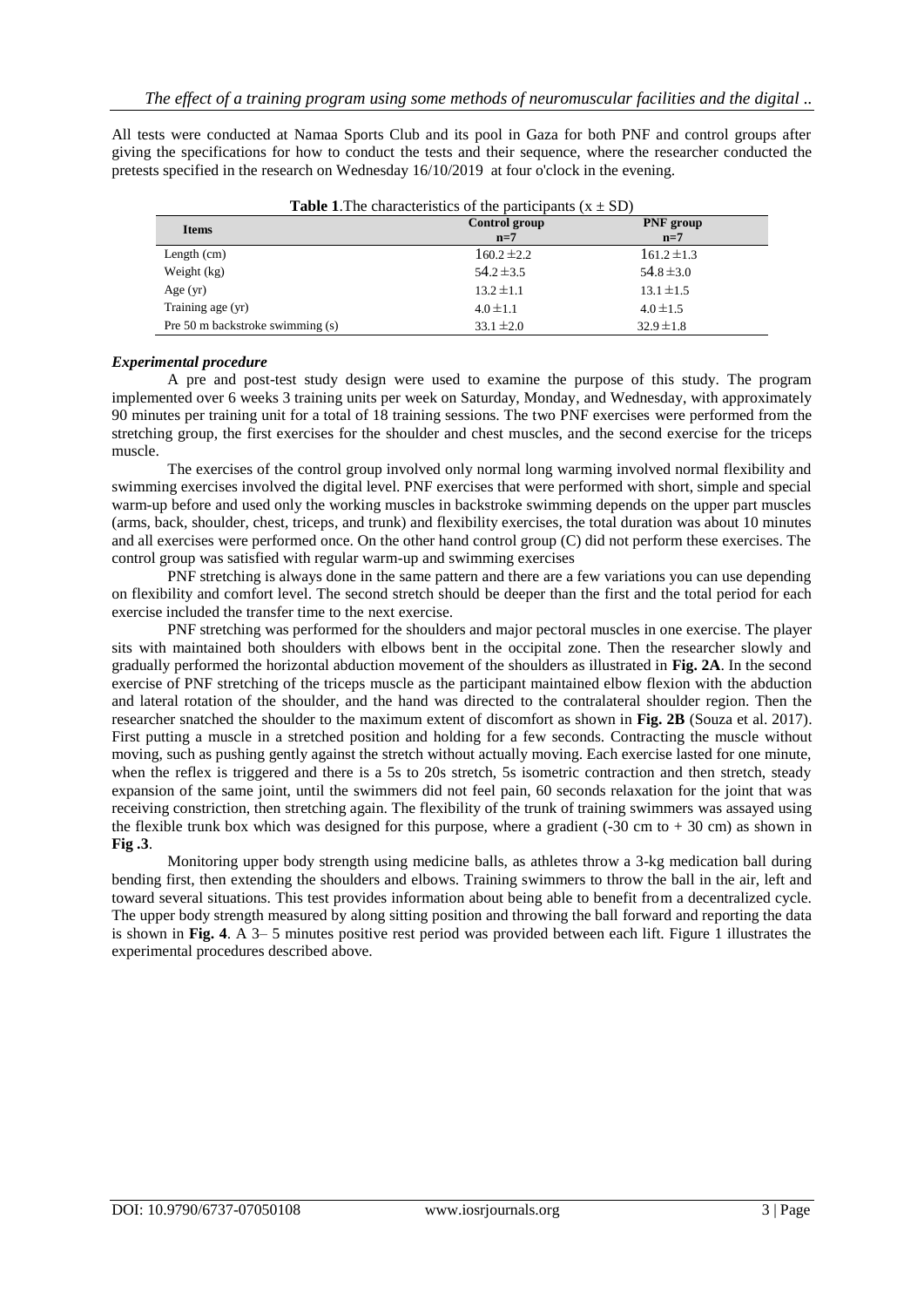

**Figure 1.** Study experimental design. Source: The author.



**Figure 2.** PNF Stretching of the shoulders and major pectoral muscles (A), triceps muscle (B). Source: The author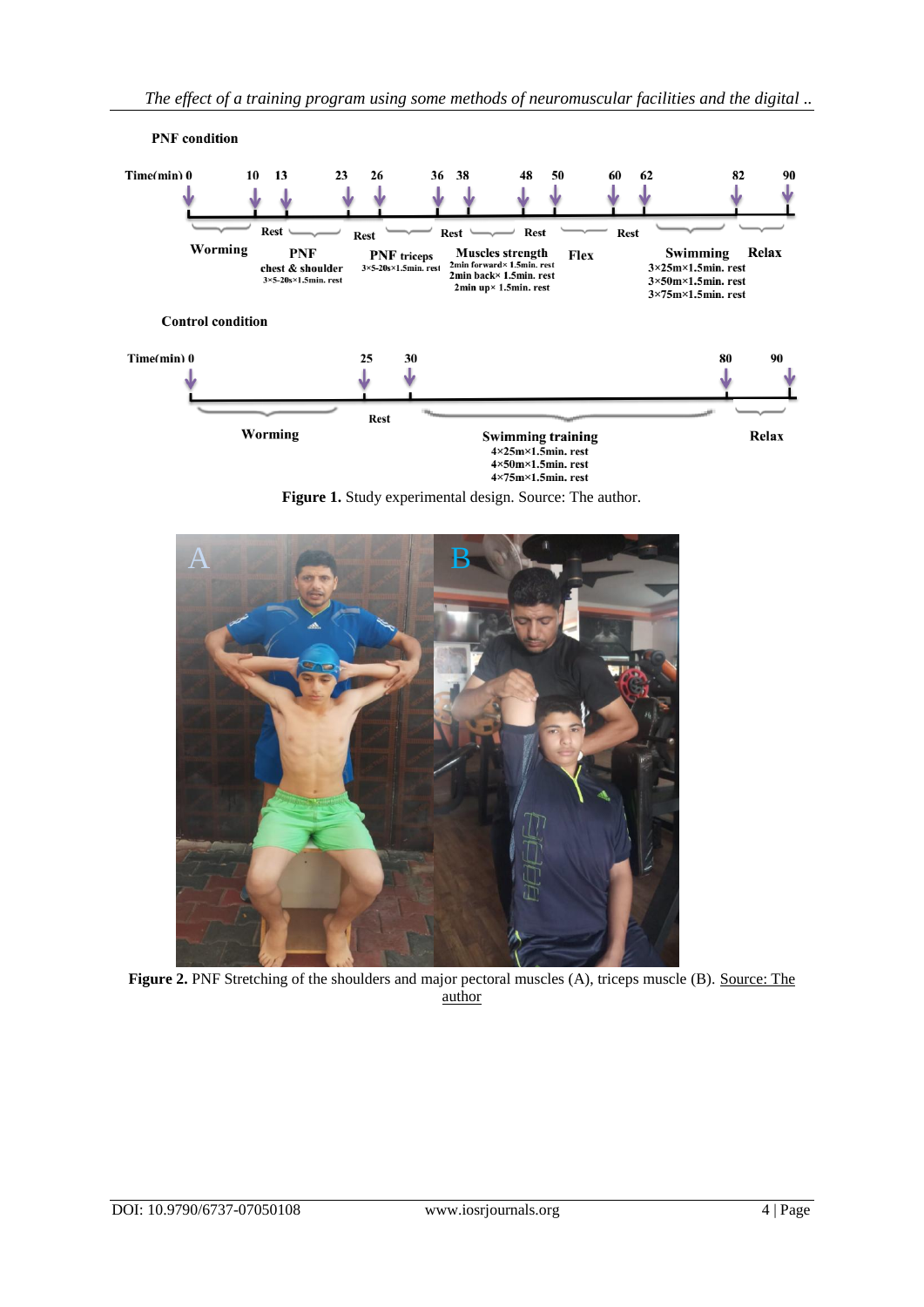*The effect of a training program using some methods of neuromuscular facilities and the digital ..*



Fig. 3. Measurement of the flexibility of a trunk using trunk flexibilitybox.



**Fig. 4.** Measurement of muscular capacity for the upper part using a medicine ball

Identifying the change effect on the digital level of 50 m backstrokes swim during the stretching training program. The post measurements were made after weeks 2, 4, and 6 in the seasons 6, 12, and 18 for both PNF and C groups. It measured the swimmer's speed of the digital level for the 50-m backstroke in using video analysis.

## **Statistical treatment of data**

Statistical methods means and standard deviations were calculated to determine the relationship between swimming speed with the strength and muscular capacity and the flexibility of the upper part. The analysis was performed with SPSS version 20.0 for Windows.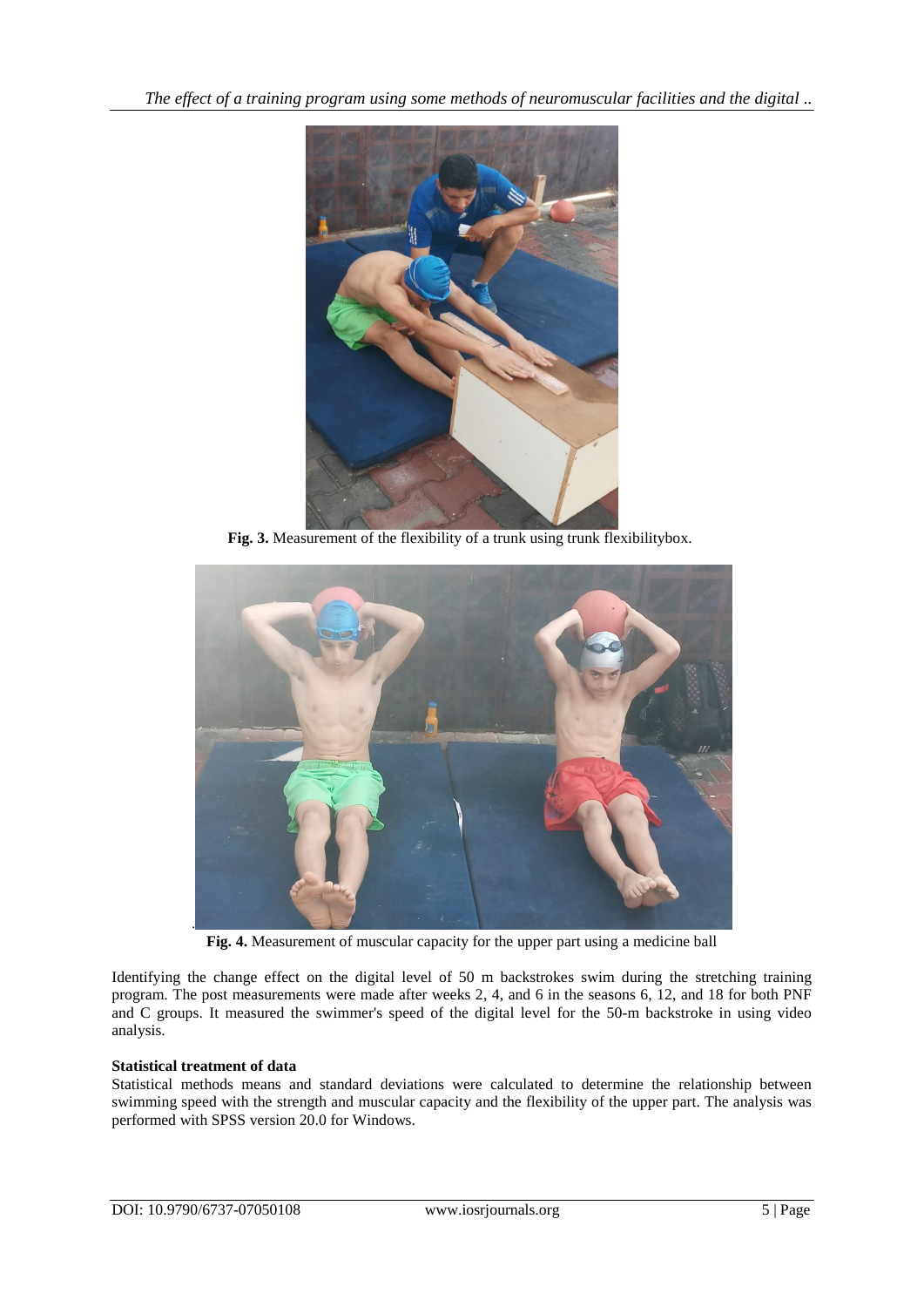## **III. Results**

The focus during training is on the physical activity and physical characteristics that have a positive effect of PNF in swimming. Backstroke swimming depends on the upper part muscles (arms, back, shoulder, chest, triceps, and trunk) and the strokes of the feet. It mainly needs muscular endurance and muscle ability for swimmers. This study was concentrated on the upper part of the body especially the strength and muscular capacity and the flexibility of the upper part. The post measurements were made after weeks 2, 4, and 6 in the seasons 6, 12, and 18. The effect of design on the performance of youth swimmers should be part of their training (Barbosa et al. 2015). PNF stretching and flexibility of the shoulder and chest muscles showed significant progress as seen in **Fig .5** and **Table 2.** The first time starting at 5±0.1s and increasing to reach at 20±0.5s in the end time in the seasons 18 of week 6.



**Fig.5.**PNF stretching and flexibility the shoulder muscles during 6 weeks (18 sessions)

Training swimmers in the flexibility of the trunk using the flexible trunk box that was designed for this purpose, where a gradient (-30 cm to + 30 cm) is shown in **Fig** .4. The results of the PNF group showed a significant increase in from19 $\pm$ 1.3 cm in pretest to 27 $\pm$ 2.1 cm at the end of week 6 better than C group were accessed in **Table 2**.

The medicine ball training (weight 3 kg) was used to improve the strength and muscular capacity of the upper part, and this was done from the long sitting position and throwing the ball forward. The distance of the PNF group improved from  $3.8\pm0.8$  m in pretest to  $5.2\pm0.9$  m at the end of week 6 better than the C group as shown in **Table 2**.

Therefore, high values of upper-body strength are determined to succeed in competitive swimming. The muscle strength is important determinant of success in swimming, as strengthening essential muscles to improve the effectiveness of selected elements of swimmers (Karpiński et al. 2019).

The results of the digital level of the 50-m backstroke swim showed significant improvement from first to second and third measurement in the consumed time.The time of the digital level of the 50-m backstroke swimming of the PNF group significantly decreased more than the C group as shown in **Table 2**.

**Table 2: Measures of muscular strength flexibility andDigital level in theCandPNFgroupsduring thepre and post-training protocol. Data presented as mean ± SD.**

| Group                                  | $C(n=7)$         |                          |                          | $PNF(n=7)$       |                 |                  |                  |                  |
|----------------------------------------|------------------|--------------------------|--------------------------|------------------|-----------------|------------------|------------------|------------------|
| <b>Week</b>                            |                  |                          |                          |                  |                 |                  |                  |                  |
| Upper body strength $(m)^a$            | $3.8.0 \pm 0.36$ | $\overline{\phantom{a}}$ |                          | $4.20 \pm 0.09$  | $3.80 \pm 0.82$ | 4.20±0.95        | $4.60 \pm 1.15$  | 4.99±0.09        |
| Flexibility of trunk (cm) <sup>b</sup> | $19.0 \pm 1.33$  |                          |                          | $23.00 \pm 1.00$ | 19.05±096       | $22.25 \pm 088$  | $25.11 \pm 1.02$ | $27.07 \pm 0.73$ |
| PNF of triceps muscle (s)              | ۰                |                          | $\overline{\phantom{a}}$ | ۰                | $5.07 \pm 0.20$ | $7.00 + 0.32$    | $11.07 \pm 0.33$ | $15.05 \pm 0.41$ |
| PNF of the shoulder $\&$               | ۰                |                          | -                        | ٠                | $6.05 \pm 0.18$ | $10.14 \pm 0.26$ | $15.02 \pm 0.35$ | $20.08 \pm 0.62$ |

<sup>a</sup> using a medicine ball (weight 3 kg),  $<sup>b</sup>$  using a trunk flexibilitybox.</sup>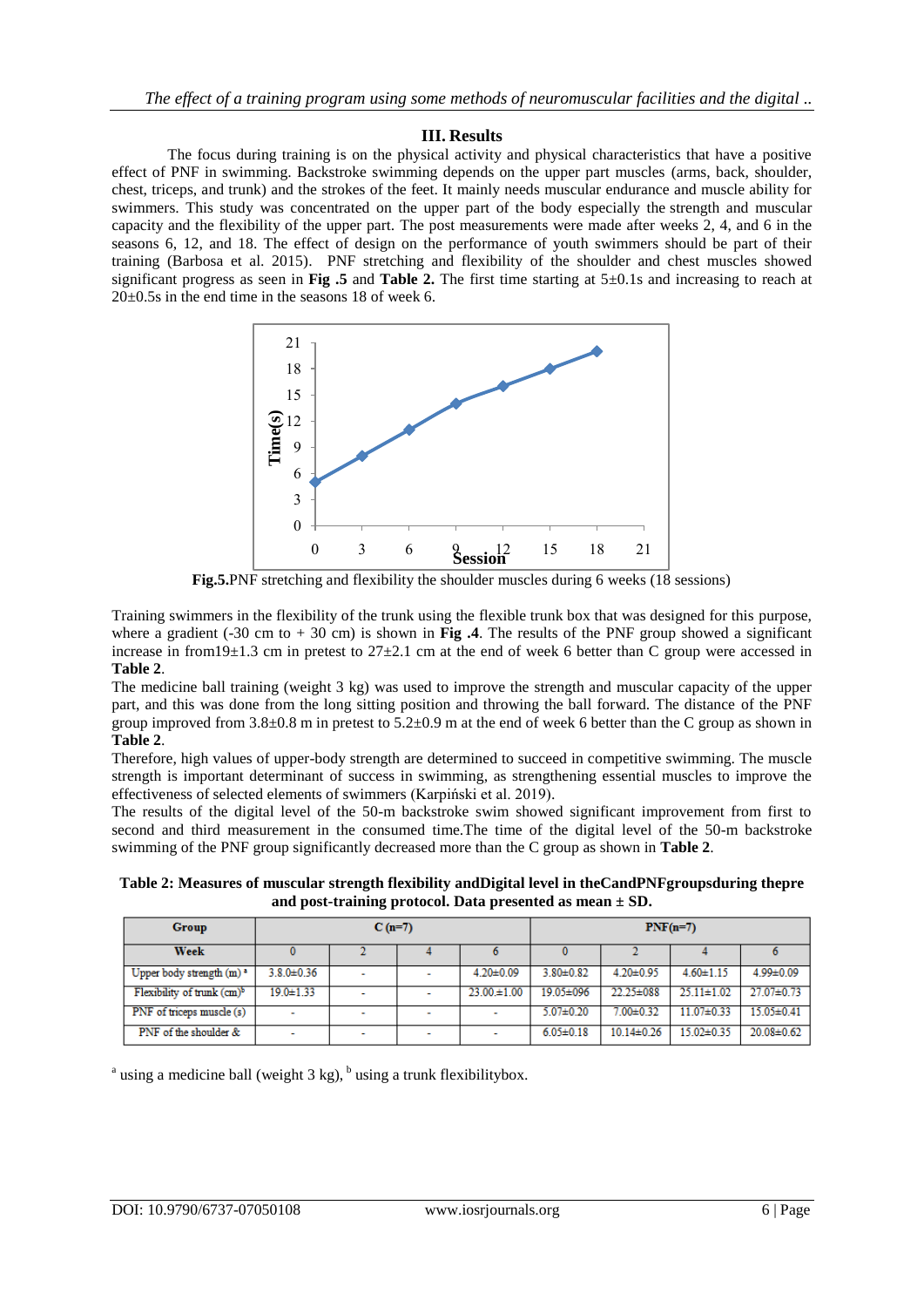| Table 5 Bunning y statistics for both TTVF and Cgroups |            |     |       |                |       |                 |  |
|--------------------------------------------------------|------------|-----|-------|----------------|-------|-----------------|--|
| variable                                               | Group      | No. | Mean  | Std. Deviation |       | sig. level      |  |
| Upper body strength (m)                                | Control    |     | 4.20  | 0.14           | 12.57 |                 |  |
|                                                        | <b>PNF</b> |     | 4.99  | 0.09           |       | sig. at $0.01a$ |  |
| Flexibility of trunk (cm)                              | Control    |     | 23.00 | 1.00           | 8.69  | sig. at $0.01a$ |  |
|                                                        | <b>PNF</b> |     | 27.07 | 0.73           |       |                 |  |
| Digital level 50m (s)                                  | Control    | 7   | 32.50 | 0.87           | 6.92  |                 |  |
|                                                        | PNF        |     | 30.04 | 0.37           |       | sig. at $0.01a$ |  |

**Table 3 Summary statistics for both PNF andCgroups**

<sup>a</sup>t table value at df (12) and sig. level  $(0.01) = 3.05$  & table value at df (12) and sig. level  $(0.05) = 2.18$ 

The mean changes in flexibility, muscular upper body strength, and digital level of the 50-m backstroke swim performance in C and PNF groups are shown in **Table 2**.However, results indicate that the value of (t) computed is smaller than (t) tabled in the test. This means that there are significant differences at ( $\alpha \le 0.01$ ) between the PNF and the control groupis presented in **Table 2.**Significant increases inthe flexibility of shoulder, chest, arms, and trunk occurred for both C and PNF in the upper body strength and flexibility. However, results showed the PNF group greater improved their strength and flexibility as compared to the C group.

There are statistically significant differences between the tests before and after the digital level for 50 m swimmers in favor of backstroke. It is evident from Table 2 that there are statistically significant differences between the tests (before and after), in favor of the post-test of the variable digital level of the distance of 50-m.

## **IV. Discussion**

This study compared the effects of the PNF stretching group with the control group (C). The results demonstrate that statistically ( $\alpha$  < 0. 01) improved their flexibility and muscle strength of upper part muscles for backstroke swimmers from posttest occurred for both PNF & C groups when compared to pretest. Comparing the results of PNF stretching effects with control results showed there are statistically significant differences ( $\alpha$ )  $> 0.01$ ) between groups.

The strength of the upper body muscles was expressed by the pectoral muscle, along with the shoulder muscle, the triceps muscle, and the trunk muscles. Higher performance was achieved for both similar age groups after training. A significant increase associated with the stretching effects of PNF was observed in the PNF group compared with the C group as well as on comparing Before versus After (Table 2)(Souza et al. 2017).

When the different stretching protocols were compared with the control protocol (C), a significant reduction was observed in performance in the 50-m front crawl swimming test (PNF: 30.04±0.37s vs. C:  $32.50 \pm 0.87$ s,  $\alpha < 0.01$ ).

When this PNF stretching technique is performed, it increased athletic performance post-exercise, along with flexibility and muscle strength of upper part muscles for backstroke swimmers.

#### **V. Conclusion**

This study tested 6-weeks of PNF stretching, flexibility, and muscle strength (upper body strength) on teenage swimmers. Two PNF exercises for the muscles of the upper part ( shoulder with chest and triceps), the flexibility of the trunk, and monitoring upper body strength were achieved on the PNF group. The control group was satisfied with regular warm-up and swimming exercises.The results showed significant improvement of flexibility, upper body muscles strength and digital level of the 50-m backstroke swim performance in the PNF group vs. C group.

#### **Acknowledgments**

No funding support was provided by any external bodies regarding the completion of this work. The author would like to thank Nama Sports Club in Gaza for making their resources available to make the exercises implemented in this study.

There was no conflict of interest to be announced.

#### **References**

- [1]. Areas, Guilherme P. T. et al. 2013. "Effect of Upper Extremity Proprioceptive Neuromuscular Facilitation Combined with Elastic Resistance Bands on Respiratory Muscle Strength: A Randomized Controlled Trial." *Brazilian Journal of Physical Therapy* 17(6): 541–46. http://www.scielo.br/scielo.php?script=sci\_arttext&pid=S1413-35552013000600541&lng=en&nrm=iso&tlng=en.
- [2]. Barbosa, T. M. et al. 2015. "Hydrodynamic Profile of Young Swimmers: Changes over a Competitive Season." *Scandinavian Journal of Medicine & Science in Sports* 25(2): e184–96. http://doi.wiley.com/10.1111/sms.12281.
- [3]. Candace, Wong YH et al. 2017. "Effect of a 4-Week Theraband Exercise with PNF Pattern on Improving Mobility, Balance and Fear of Fall in Community-Dwelling Elderly." *Journal of The Korean Society of Physical Medicine* 12(4): 73–82.